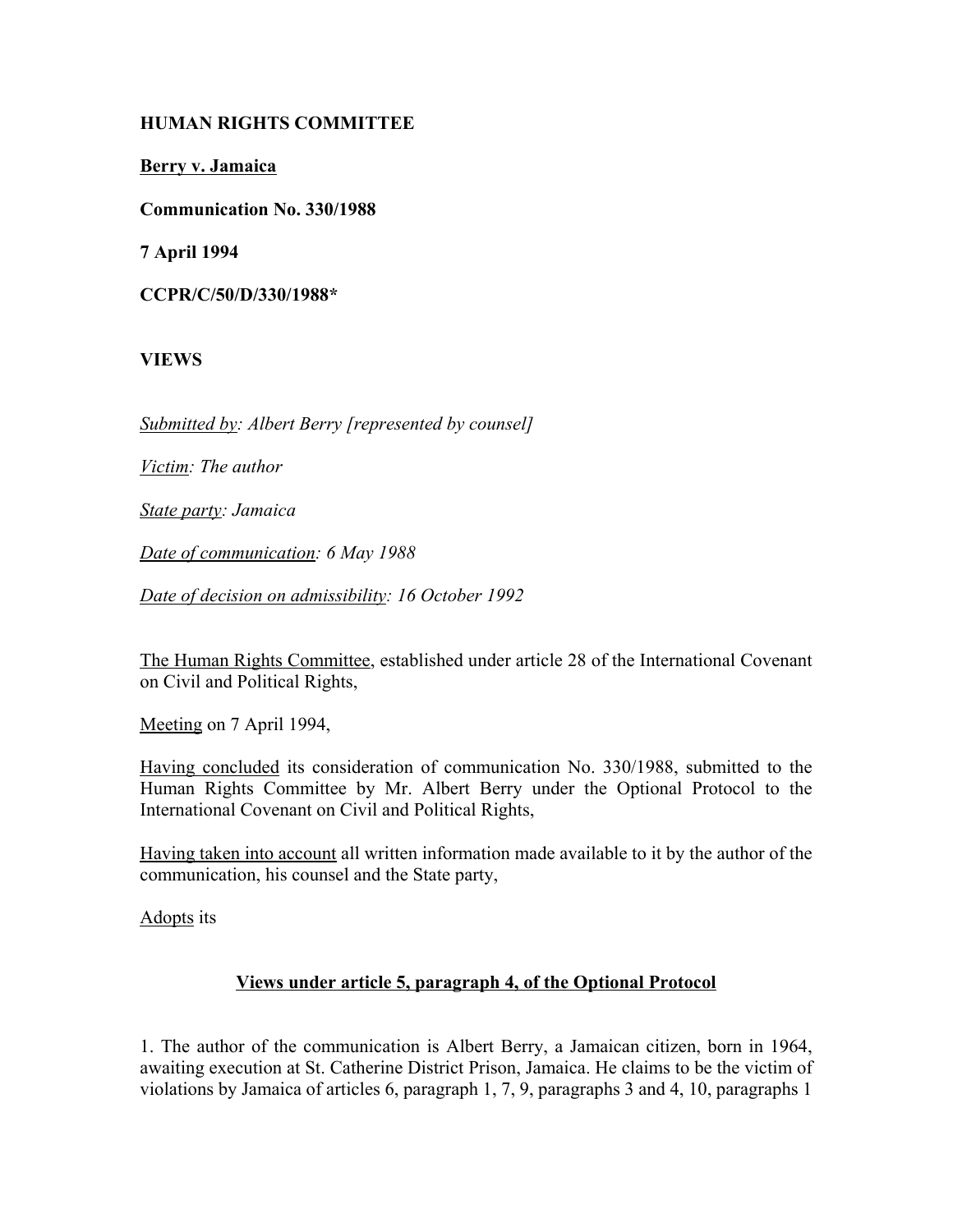and  $2(a)$ , 14, paragraphs 1,  $3(b)(e)$  and  $(g)$  and 5, and 17, of the International Covenant on Civil and Political Rights. He is represented by counsel.

### The facts as submitted by the author:

2.1 On 27 March 1984, the author was arrested on a murder charge. The preliminary hearing was held on 15 June 1984. On 30 January 1985, after a three-day trial, the author was convicted and sentenced to death in the St. Ann's Circuit Court. He appealed to the Jamaican Court of Appeal on 5 February 1985. The appeal was dismissed on 21 October 1987. The Court of Appeal produced its written judgement on 11 November 1987. The author subsequently petitioned the Judicial Committee of the Privy Council for special leave to appeal. On 17 May 1990, the Judicial Committee refused leave to appeal. With this, it is submitted, available domestic remedies have been exhausted.

2.2 The author was charged with the murder of one D.G. The case for the prosecution was that, on 23 March 1984, at about 8 p.m., a group of 11 men, including D.G., were walking along the unlit main road at Maider, Parish of St. Ann. One or two of the men carried flashlights, one of which was lit. They suddenly came upon the author and two or three other unidentified men, who blocked the road and opened fire. One shot hit D.G. in the back.

2.3 The prosecution relied solely on identification evidence given by four witnesses who allegedly belonged to a rival gang. The defence was based on alibi.

2.4 According to the prosecution witnesses, the flashlight carried by one member of the group illuminated the other group of men in front of them just prior to the shooting. Each of the witnesses purportedly recognized the author, whom they knew from childhood and who, according to their statements, apparently was not wearing a mask. The witnesses were unable to identify the other men, who were masked. It is stated that the witnesses gave contradictory evidence as to the number of men carrying flashlights; the number of assailants; whether the author carried a gun; the distance which separated the two groups; the lapse of time between the encounter with the assailants and the burst of gunfire; how long the gunfire lasted; the position of the author within the group of assailants; and the number of shots fired. Furthermore, it is stated that no evidence was produced that it was the author who fired the shot(s), and no motive for the shooting, or for the murder of D.G., was adduced.

2.5 The author states that during the preliminary inquiry, N.W., the police officer in charge of the investigation, who came to his cell nearly every day, and another unidentified police officer, forced him to sign a prepared statement, in which he reportedly admitted that he was in the company of the three men who shot the deceased. It appears, however, that the prosecution did not seek to produce as evidence said statement. It was not until N.W. (being the last witness for the prosecution) was called and reexamined that the issue of the alleged admission made by the author came up. Author's counsel did not raise any objection against N.W.'s evidence in this respect.

2.6 It further appears that counsel for the appeal argued that the trial judge had erred in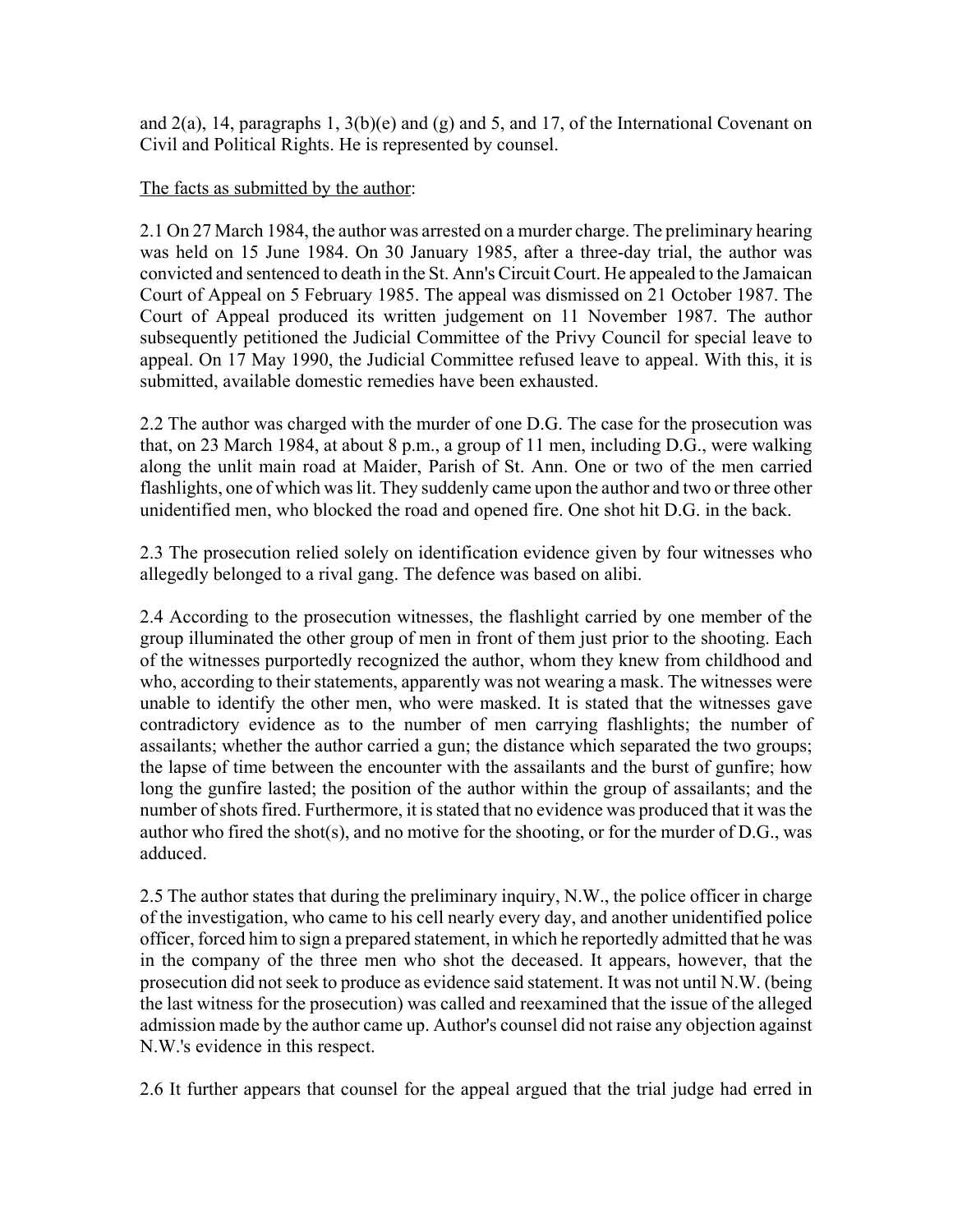admitting this evidence which, he submitted, was highly prejudicial to the author and which was of no probative value. The Court of Appeal, however, dismissed this ground of appeal, stating that: "The admission in the instant case provided powerful corroboration of the evidence of visual identification and its probative value could be of telling effect. There was never any suggestion that the statement made by the applicant after caution was other than voluntary, and it ill behoves the applicant to make no objection to the admission of the statement at the trial, and now to rely upon its allegedly prejudicial effect. We hold that the evidence of N.W. as to the admission made by the applicant was relevant and probative and was properly admitted."

2.7 The author was represented by legal aid attorneys during the preliminary hearing and on appeal. It appears from the AC Form 2 ("Particulars of Trial") that he was represented by a privately retained lawyer during the trial. A London law firm represented him pro bono before the Judicial Committee of the Privy Council.

# The complaint:

3.1 Counsel, in a submission of 22 June 1992, notes that there have been no executions in Jamaica since March 1988; the Jamaican Government also considered abolishing the death penalty in Jamaica as confirmed by solicitors to the State party in 1990. Counsel further contends that under the provisions of "the Bill to amend The Offences Against The Person Act" (which at the time was being considered by the Jamaican Parliament), the author would regain his freedom under the relevant parole provisions since he has served more than seven years and he has not been convicted of a capital crime within the meaning of the Bill.<sup>1</sup> It is stated that, in the light of the above, the author should have a reasonable expectation not only that his sentence will be commuted, but that he will be released. Counsel submits that the author's execution would constitute an arbitrary deprivation of life contrary to article 6, paragraph 1, of the Covenant and that, in the circumstances, the renewed threat of execution could amount to a violation of article 7 of the Covenant.

3.2 Article 7 is further said to have been violated by N.W., who allegedly threatened to shoot the author if no confession statement was forthcoming. Finally, it is submitted that the constant stress and anxiety suffered as a result of prolonged detention on death row, as well as the conditions of the author's imprisonment at St. Catherine District Prison, constitute a separate violation of article 7.3.3 The author alleges that he was not cautioned by the police before his interrogation. Counsel points out that the author was detained for two and a half months before he was brought before an examining magistrate. During that time, the author did not benefit from legal representation. This, coupled with the fact that it took another seven and a half months before the author was tried, is said to amount to a violation of article 9, paragraphs 3 and 4, of the Covenant.

3.4 The author alleges a violation of article 10, paragraphs 1 and 2(a). He claims that, during the ten months of his pretrial detention at Brown's Town Police Station, he was not segregated from convicted persons and was not subject to separate treatment appropriate to his status as an unconvicted person. He further claims that, during that period, he was kept chained. Furthermore, he alleges that he was hit in the face by a policeman on one of the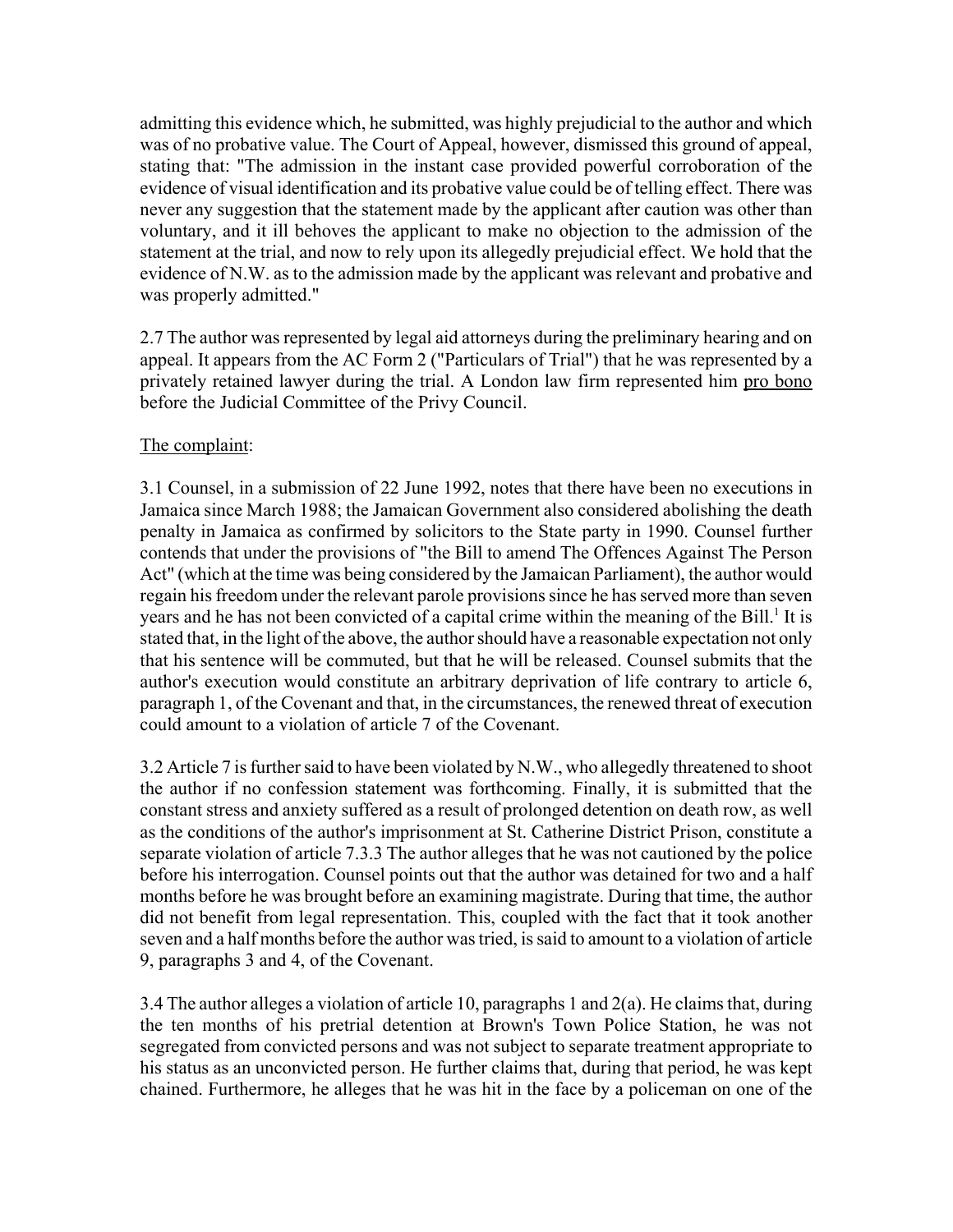three days of his trial when he was brought back to his cell, and that he has been exposed to random brutality by the prison guards on death row.

3.5 It is stated that, on the first day of the trial, the author's attorney was not present in court. On that occasion the author was represented by the attorney's assistant, one Mr. S. It is submitted that the author complained to Mr. S. about the foreman of the jury, whom he believed to be prejudiced against him. Mr. S., however, raised no objections. Counsel submits the transcript of a letter, dated 22 January 1988, from the author's mother to the author, from which it would appear that the foreman was bribed to ensure that the author was convicted. Furthermore, it is submitted that the four prosecution witnesses had a grudge against Mr. Berry. They allegedly belonged to a gang who terrorized the community where the author lived, and had tried to kill him more than once.

3.6 Counsel, while conceding that it is not in principle for the Committee to evaluate facts and evidence in a particular case or to review specific instructions by the judge to the jury, contends that the Committee's reservations thereon have so far been confined to instructions by the judge to the jury. Counsel argues that, in the circumstances of the author's case, the presence in the jury of a biased person is a matter that warrants examination by the **Committee** 

3.7 The author claims that, during the preliminary hearing and on appeal, he was not represented by counsel of his choosing, and that he did not have adequate time and facilities for the preparation of his defence, in breach of article 14, paragraph 3(b) of the Covenant. He indicates that only on the day the preliminary hearing began did the examining magistrate appoint a lawyer. As a result, he had only one hour and forty minutes to communicate with his lawyer. As to his appeal, the author states that he was again assigned a lawyer without his consent; he submits that he only met once with this lawyer, for fifteen minutes, between 21 and 25 February 1988, about four months after losing his appeal. Finally, the author claims that he did not have time and facilities for the preparation of his trial. He affirms that he met with his attorney only three times before the trial, each time for no more than thirty minutes. During the trial, the attorney met with him only a few times.

3.8 Counsel points out that the author filed his application for leave to appeal on 5 February 1985 and that his legal representative filed the supplementary grounds of appeal on 20 October 1987, only one day before the Court of Appeal hearing took place. It is submitted that the lapse of time between the filing of the original grounds and that of the supplementary grounds of appeal is due to the fact that the author did not have the assistance of a lawyer, and that the delay in the hearing of the appeal (more than two and a half years) amounts to a violation of article 14, paragraph 3(c), of the Covenant.

3.9 The author complains that he was excluded from the hearing of his appeal, in breach of article 14, paragraph 3(d), despite the fact that he had expressed his wish to be present in court. Counsel notes that an appellant is not entitled to be present at the hearing of an application for leave to appeal, but that in the author's case the hearing of the application for leave to appeal was treated as the hearing of the appeal, and he would thus have been entitled to be present. Furthermore, counsel submits that as the author did not have the opportunity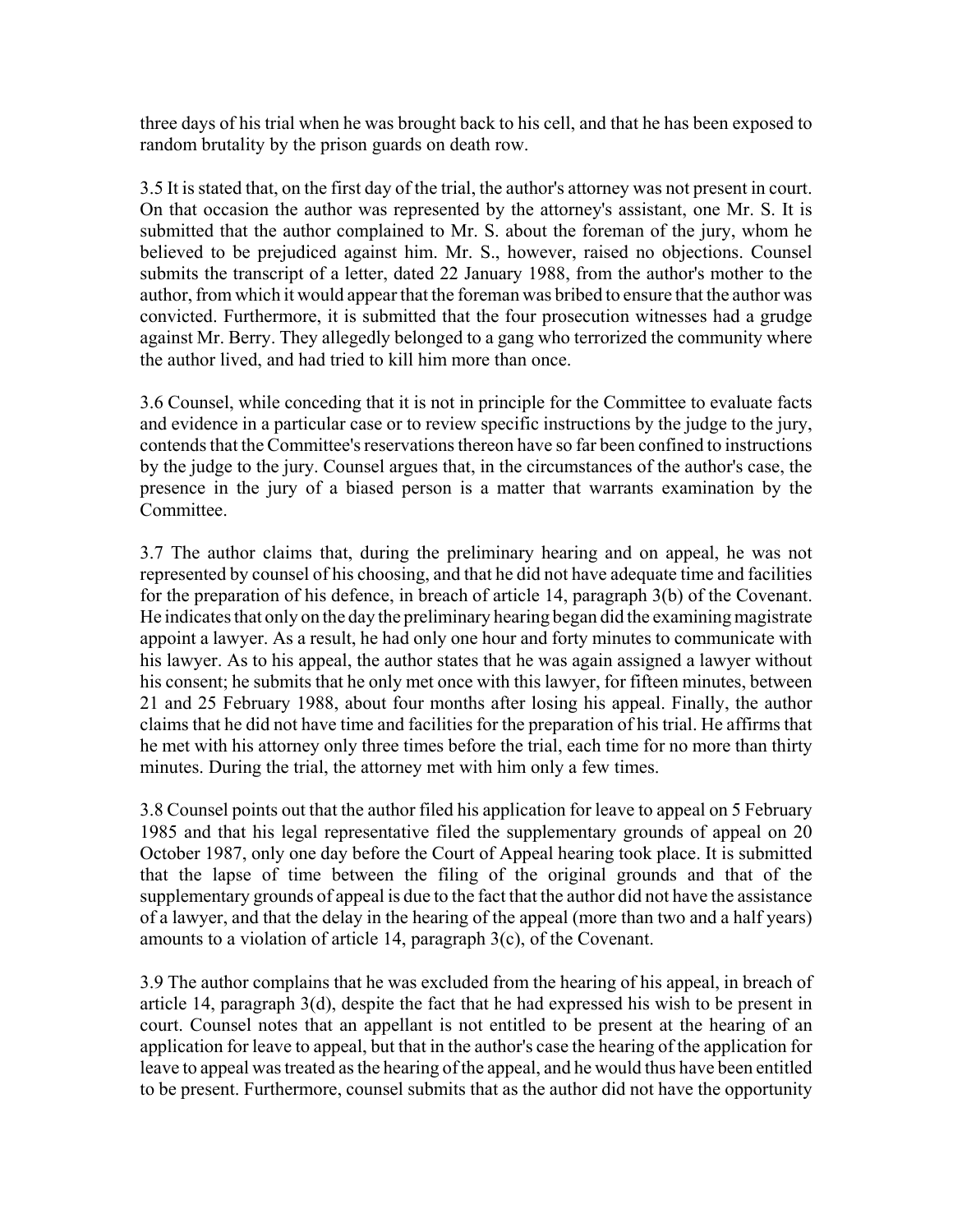to instruct his representative for the appeal prior to the hearing, and as his attorney at the trial failed to raise the issues of the foreman of the jury and the author's illtreatment by the police, the author was denied an effective appeal, in breach of article 14, paragraph 5. Counsel refers to the Committee's Views on communication No. 248/1987 (Glenford Campbell v. Jamaica),  $2$  where it held that the combined effect of the lawyer's failure to bring the defendant's maltreatment before the court, the consequences that failure had on the conduct of the appeal and the lack of an opportunity to instruct counsel for the appeal or to defend himself in person, amounted to a denial of effective representation in the judicial proceedings and noncompliance with the requirements of article 14, paragraph 3(d), of the Covenant.

3.10 As to article 14, paragraph  $3(e)$ , it is submitted that during the trial the author was denied the right to have his mother and three of his sisters examined as witnesses for the defence. It is further submitted that counsel ignored the author's instructions to call witnesses other than his brother-in-law.

3.11 Concerning the allegation that Mr. Berry was forced to sign a confession, in breach of article 14, paragraph  $3(g)$ , counsel submits numerous letters addressed to the relevant Jamaican authorities, requesting them to make available copies of the depositions used at, and the transcript of, the author's preliminary hearing. He explains that one of the reasons for doing so has been to identify to what extent statements made by the witnesses at the trial differed from their statements at the preliminary hearing. Counsel complains that all his endeavours to obtain said documents have been futile.

3.12 Finally, the author claims that the warders at St. Catherine District Prison have repeatedly interfered with his correspondence, in violation of article 17, paragraph 1. He contends that books sent to him have been withheld and that his letters sent through the prison office have never reached the addressees. In this context, it is submitted that, in May of 1991, inmates found a room packed with letters and documents from and to death row prisoners. The author reportedly complained to the Parliamentary Ombudsman about this finding but has not received any reply to date. This is said to amount to a violation of article 17, paragraph 2, of the Covenant.3.13 With respect to the requirement of exhaustion of domestic remedies, it is submitted that an application to the Supreme (Constitutional) Court would not be an available and effective remedy in the author's case, as legal aid is not given for this purpose and the author himself does not have the means to secure legal representation in Jamaica to see a constitutional motion argued on his behalf.

#### The State party's observations:

4. In its submission, dated 18 April 1989, the State party contended that the communication was inadmissible because of nonexhaustion of domestic remedies, since at the time of the submission it was still open to the author to petition the Judicial Committee of the Privy Council. On 1 July 1992, a further submission from author's counsel with fresh allegations was transmitted to the State party, providing it with the opportunity to comment on the admissibility of these new claims. The State party's comments in this respect were only received after the Committee declared the communication admissible (see paragraph 6.1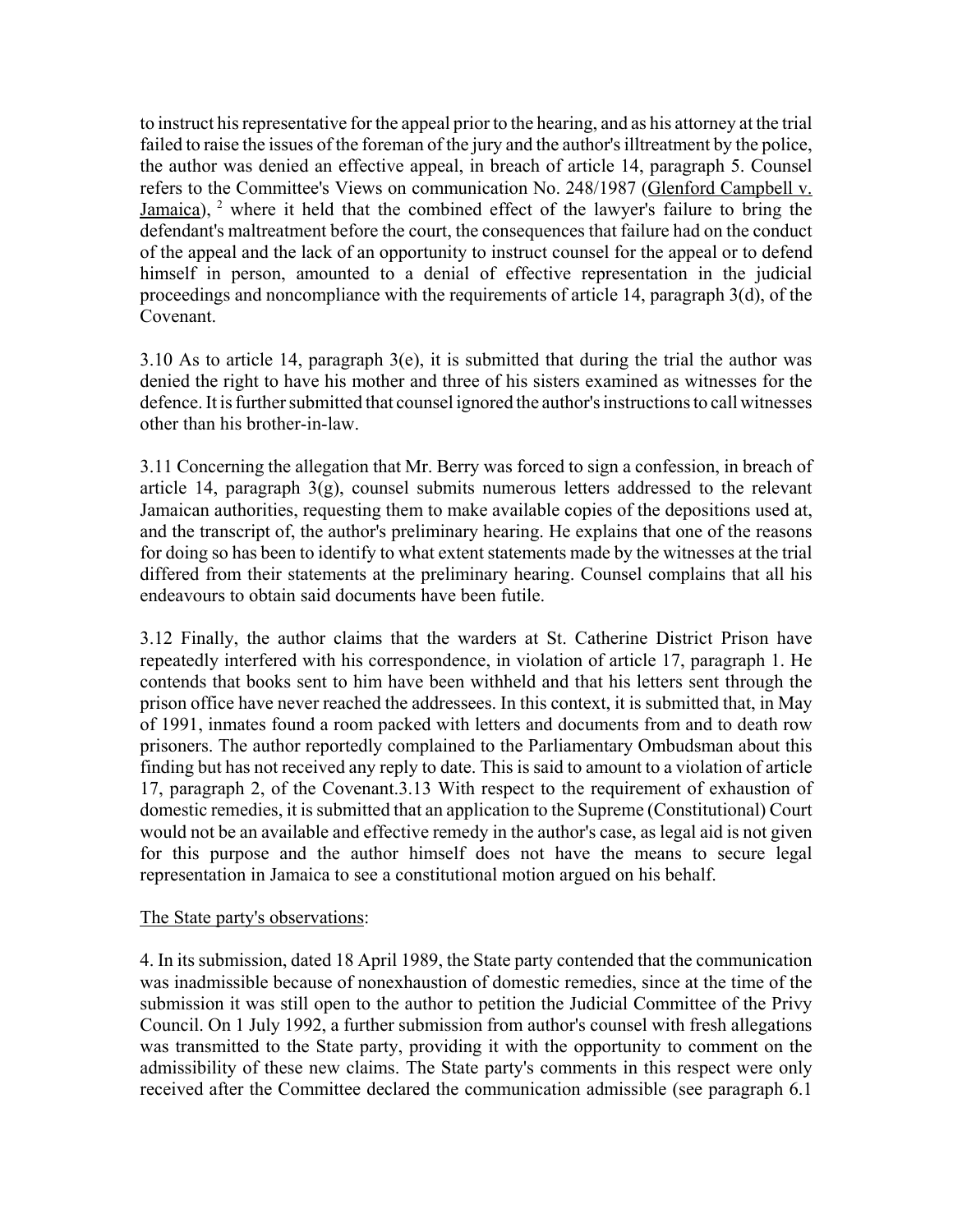below).

## The Committee's admissibility decision:

5.1 During its forty-sixth session, the Committee considered the admissibility of the communication. It noted that the author's petition for special leave to appeal to the Judicial Committee of the Privy Council had been dismissed, and that the State party had not, at that time, raised any further objections in respect of the admissibility of the communication.

5.2 With regard to the author's claims under article 17, the Committee considered that they had not been substantiated, for purposes of admissibility, and that, in this respect, the author had no claim within the meaning of article 2 of the Optional Protocol.

5.3 On 16 October 1992, the Committee declared the communication admissible in so far as it appeared to raise issues under articles 6, 7, 9, paragraphs 3 and 4, 10 and 14 of the Covenant.

The State party's request for review of admissibility and information on the merits of the communication:

6.1 In its submission dated 26 October 1992 (received only after the Committee declared the communication admissible), the State party argues that the communication is inadmissible because of nonexhaustion of domestic remedies. It states that the rights under the Covenant which allegedly are violated in the author's case are similar to those contained in the Jamaican Constitution. Under section 25 of the Constitution, it would be open to the author to seek redress for the alleged violations of his constitutional rights before the Supreme (Constitutional) Court of Jamaica.

6.2 Moreover, with regard to the alleged violations of article 9, paragraphs 3 and 4, of the Covenant, the State party argues that, at all times during his detention, the author could have applied to the courts for a writ of habeas corpus to have the reasonableness of his detention tested. It is submitted that the author's failure to avail himself of this remedy cannot be attributed to the State party.

6.3 The State party notes that "the author's complaints under article 14, paragraph 1, relate to the conduct of the trial including jury selection and bias of prosecution witnesses". It further contends that "the alleged breach of article 14, paragraph 3(g), relates to the authenticity of a confession statement, which is a matter of evidence". With reference to the Committee's jurisprudence, the State party submits that these claims fall outside the scope of the Committee's competence.

7.1 In its submission of 1 July 1993, the State party reiterates that the communication should be considered inadmissible because of nonexhaustion of domestic remedies and requests the Committee to review its decision of 16 October 1992 accordingly. With regard to the substance of the matter under consideration, it provides the following comments: As to the author's claims under article 14, paragraph 3(b) of the Covenant, the State party submits that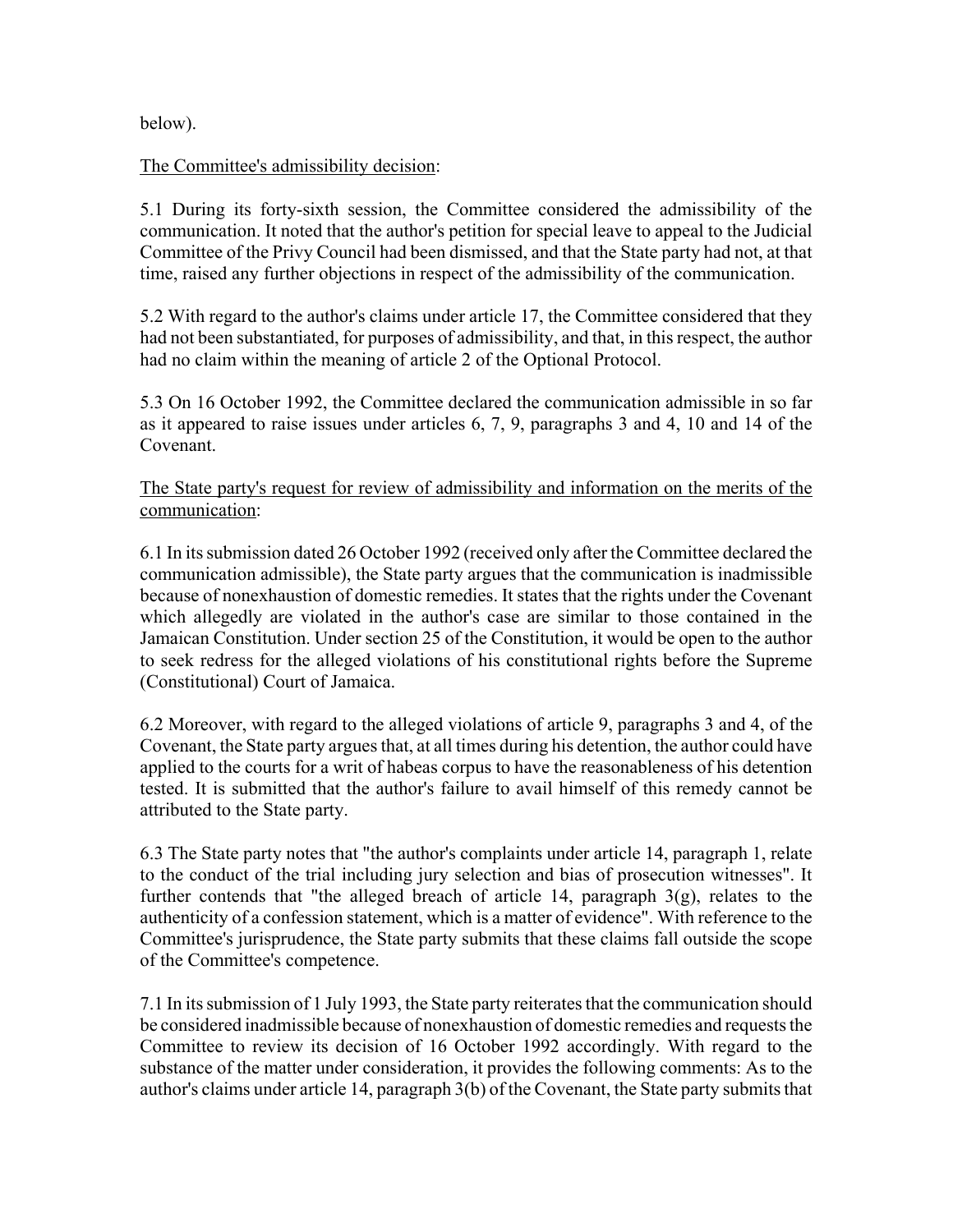the material presented to the Committee does not disclose that at any time during the proceedings either counsel or the author complained to the trial judge or the Court of Appeal that the time or facilities allowed for the preparation of the defence were inadequate.

7.2 With regard to the adequacy of the author's representation, the State party argues that the facts relied upon by the author are all attributable to his legal representative who determined, according to his professional skills, what issues were important in the conduct of the defence.

7.3 In so far as the allegation of denial of the right to be present in court is concerned, the State party asserts that at no time did the author or his counsel indicate to the Court of Appeal that he wished to be present at the hearing of the appeal.

7.4 Finally, with regard to the author's allegation that he was denied the right to have his conviction and sentence reviewed by a higher tribunal, the State party contends that Mr. Berry is estopped from making this assertion, as he exercised this right by appealing to the Court of Appeal and to the Judicial Committee of the Privy Council.

### Counsel's comments:

8.1 In a submission of 16 September 1993, counsel states that Mr. Berry was notified in December 1992 that his case had been reviewed by a judge of the Court of Appeal pursuant to Section 7(2) of the Offences against the Person (Amendment) Act 1992, and that his case had been classified as a capital murder case pursuant to Section 2(1)(f) of the Act. Section 2(1)(f) states that: "Any murder committed by a person in the cause or furtherance of an act of terrorism, that is to say, an act involving the use of violence by that person which, by reason of its nature and extent, is calculated to create a state of fear in the public or anysection of the public ... shall be a capital murder". Counsel points out that his client was indicted for murder only and subsequently convicted thereof, and that the issue of terrorism was never raised during the judicial proceedings; he argues that a subsequent addition of a charge of terrorism to his client's murder charge violates the principle of due process of law. Counsel adds that, on 8 January 1993, he applied to the Court of Appeal for review of the classification in Mr. Berry's case; the application is currently pending before the Court of Appeal.<sup>3</sup> Counsel submits that the above is further evidence in substantiation of the claims that the author is the victim of violations by the State party of articles 6 and 7.

8.2 With reference to the alleged breach of article 14, paragraph 3(g) (see paragraph 3.11 above), counsel forwards a letter, dated 7 May 1993, from the Registrar of the Supreme Court, informing him that the authorities of the Magistrate's Court are unable to locate the depositions made at the preliminary hearing in the author's case. It is submitted that, because of the State party's failure to produce the requested documents, it is impossible for the author further to substantiate his claims that the prosecution witnesses were biased and that he was forced by the police to sign a statement.

# Review of admissibility: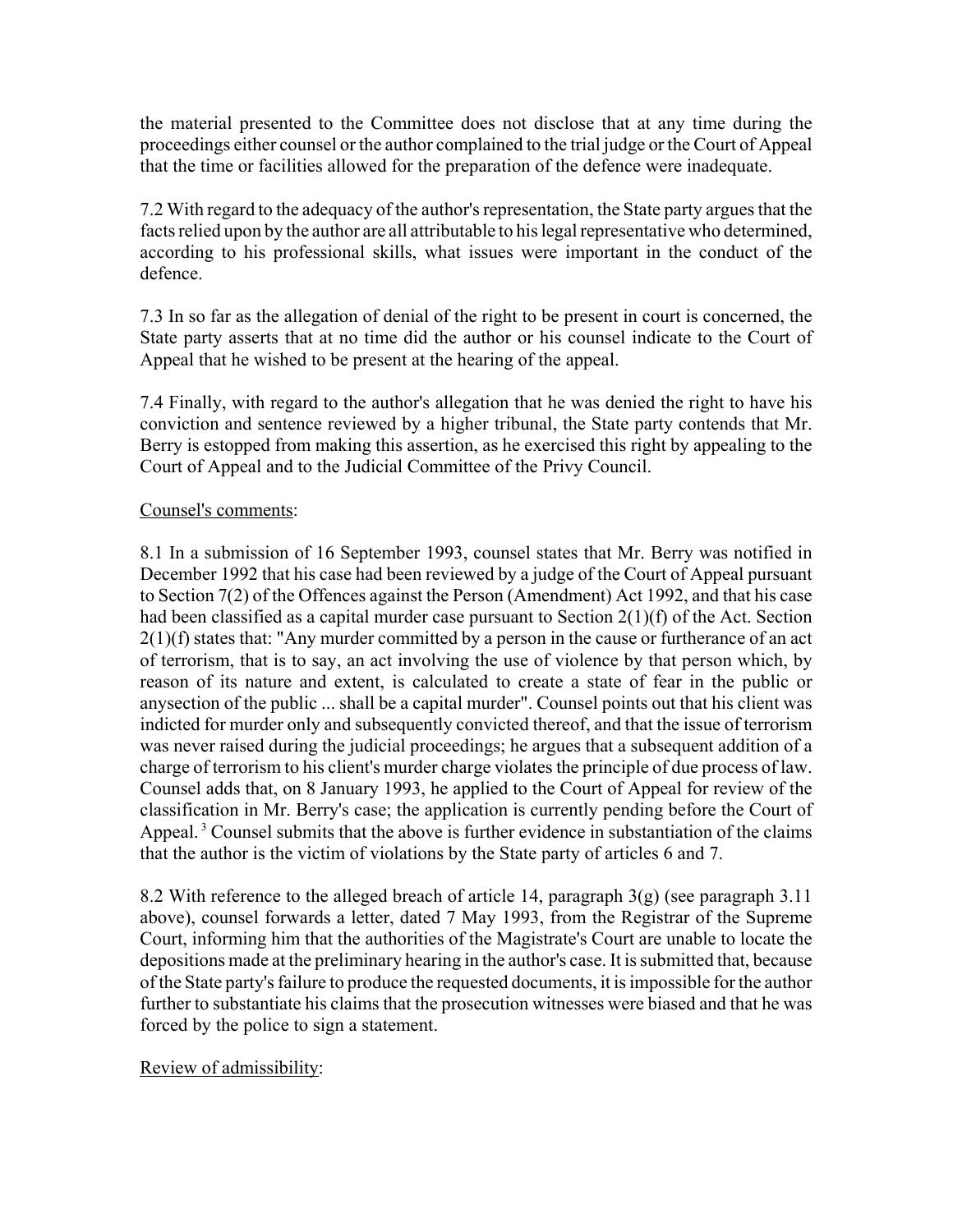9.1 The Committee has taken note of the State party's arguments on admissibility, and of counsel's information regarding the classification review procedure in Mr. Berry's case, both submitted after the Committee's decision declaring the communication admissible.

9.2 With regard to the State party's contention that constitutional remedies are still open to the author, the Committee recalls that domestic remedies within the meaning of the Optional Protocol must be both available and effective. The Committee considers that, in the absence of legal aid, a constitutional motion does not, in the specific circumstances of the instant case, constitute an available remedy within the meaning of article 5, paragraph 2(b), of the Optional Protocol, which the author must exhaust. 4

9.3 As to counsel's claim that the author's execution would constitute an arbitrary deprivation of life contrary to article 6, paragraph 1, and that the "renewed threat of execution" would be in violation of article 7, the Committee notes that these issues are related to the classification of the author's case under the Offences against the Person (Amendment) Act 1992. The Committee further notes that an application for review of the classification in the case remains pending before the Court of Appeal of Jamaica. On the basis of this new information, the Committee decides not to proceed with the consideration of this part of the communication.

9.4 The Committee, therefore, revises its decision on admissibility in part and considers this part of the communication (see paragraph 3.1 above) to be inadmissible under article 5, paragraph 2(b), of the Optional Protocol.

# Examination of the merits:

10. In the light of the above, the Committee decides to proceed with its examination of the merits of the communication in so far as it relates to the remaining allegations under article 7 and in so far as it raises issues under articles 9, paragraphs 3 and 4, 10 and 14 of the Covenant.

11.1 In respect of the allegations pertaining to article 9, paragraphs 3 and 4, the State party has not contested that the author was detained for two and a half months before he was brought before a judge or judicial officer authorized to decide on the lawfulness of his detention. Instead, the State party has confined itself to the contention that, during his detention, the author could have applied to the courts for a writ of habeas corpus. The Committee notes, however, the author's claim, which remains unchallenged, that throughout this period he had no access to legal representation. The Committee considers that a delay of over two months violates the requirement, in article 9, paragraph 3, that anyone arrested on a criminal charge shall be brought "promptly" before a judge or other officer authorized by law to exercise judicial power. In the circumstances, the Committee concludes that the author's right under article 9, paragraph 4, was also violated, since he was not, in due time, afforded the opportunity to obtain, on his own initiative, a decision by a court on the lawfulness of his detention.

11.2 The Committee notes that the author's claims under article 10 of the Covenant, in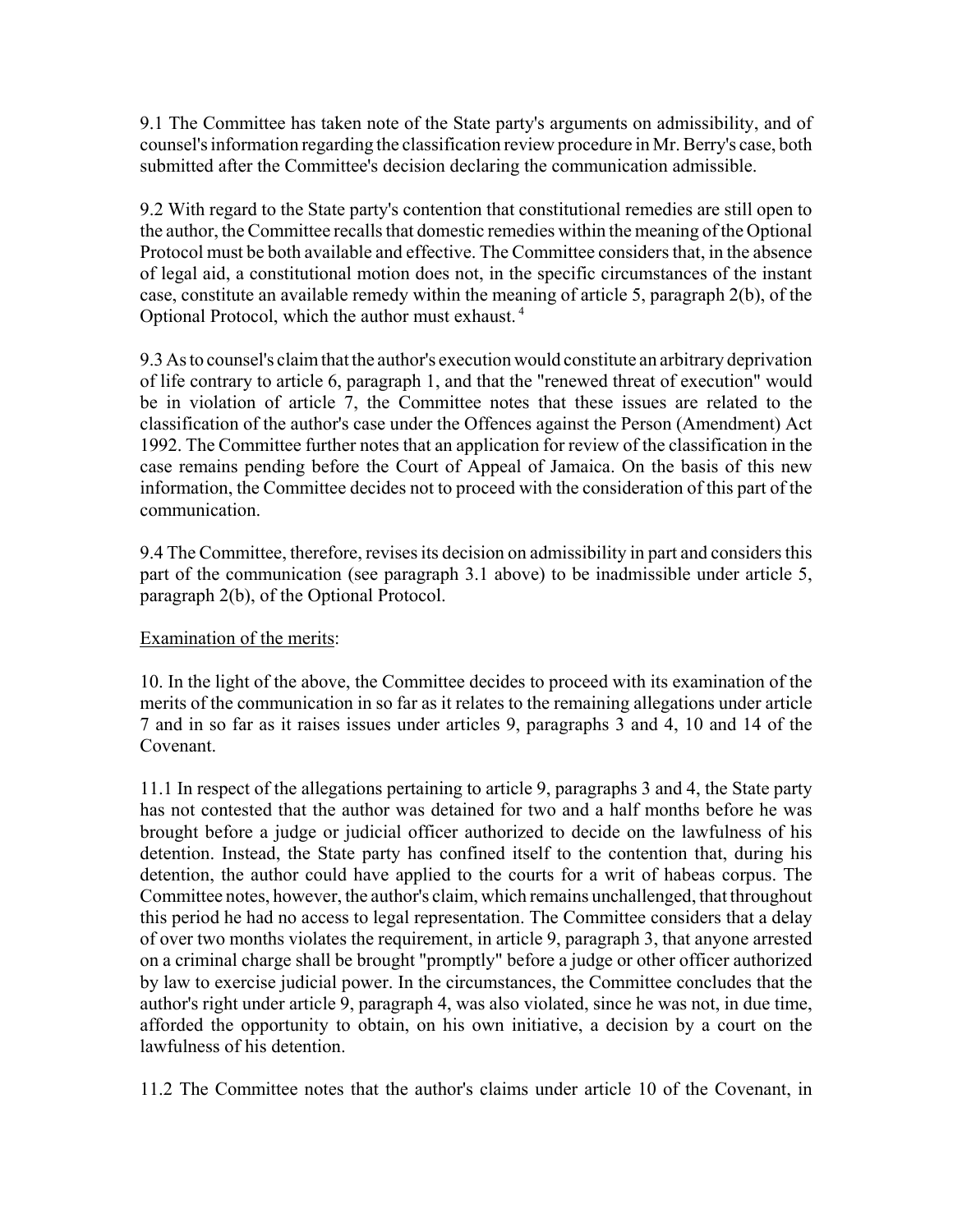respect of his treatment in pretrial detention and in respect of his treatment on death row (see paragraph 3.4 above) have not been contested by the State party. In the absence of a response from the State party, the Committee will give appropriate weight to the author's allegations that, during the 10 months of his pre-trial detention at Brown's Town Police Station, he was not segregated from convicted persons, was not subject to separate treatment appropriate to his status as an unconvicted person, and was kept chained. Furthermore, he was hit in the face by a policeman on one of the days of his trial when he was brought back to his cell. In the opinion of the Committee, therefore, he was not treated in accordance with article 10, paragraphs 1 and 2(a), of the Covenant. As to the author's claim that he has been exposed to random brutality on death row, the Committee notes that no further details have been offered on this claim. It therefore finds no violation of article 10 in this respect.

11.3 As to the author's claim that he did not receive a fair trial, under article 14 of the Covenant, because of the presence in the jury of an allegedly biased person, and the use of evidence against him which was allegedly obtained under duress, the Committee observes that these issues were not raised during the trial. Furthermore, the written judgement of the Court of Appeal reveals that the issue of self-incrimination without prior cautioning by the police was raised during the trial, when N.W. testified that the author had made his statement after police cautioning. Neither counsel nor the author contended at the trial that he had not been cautioned. The Committee is of the opinion that the failure of the author's representative to bring these issues to the attention of the trial judge, which purportedly resulted in the negative outcome of the trial, cannot be attributed to the State party, since the lawyer was privately retained. The Committee, therefore, finds no violation of article 14, paragraph 1, of the Covenant in this respect.

11.4 The right of an accused person to have adequate time and facilities for the preparation of his defence at trial is an important element of the guarantee of a fair trial and an important aspect of the principle of equality of arms. In cases in which a capital sentence may be pronounced on the accused, it is axiomatic that sufficient time must be granted to the accused and his counsel to prepare the defence for the trial. The determination of what constitutes "adequate time" requires an assessment of the individual circumstances of each case. The author also contends that he was unable to obtain the attendance of witnesses other than his brotherinlaw. The Committee notes, however, that the material before it does not reveal that either counsel or the author himself complained to the trial judge that the time or facilities for the preparation of the defence had been inadequate. If counsel or the author felt that they were not properly prepared, it was incumbent upon them to request an adjournment. Furthermore, there is no indication that counsel's decision not to call other witnesses was not based on the exercise of his professional judgement, or that, if a request to call the author's mother and sisters to testify had been made, the judge would have disallowed it. Accordingly, there is no basis for a finding of a violation of article 14, paragraphs 3(b) and (e), in respect of the trial.

11.5 As to the author's claim in respect of the delay in the hearing of his appeal, the Committee notes that the author's application for leave to appeal to the Court of Appeal, dated 5 February 1985, indicates that he wished the Court to assign legal aid to him. However, it also appears from the application that the author answered the question whether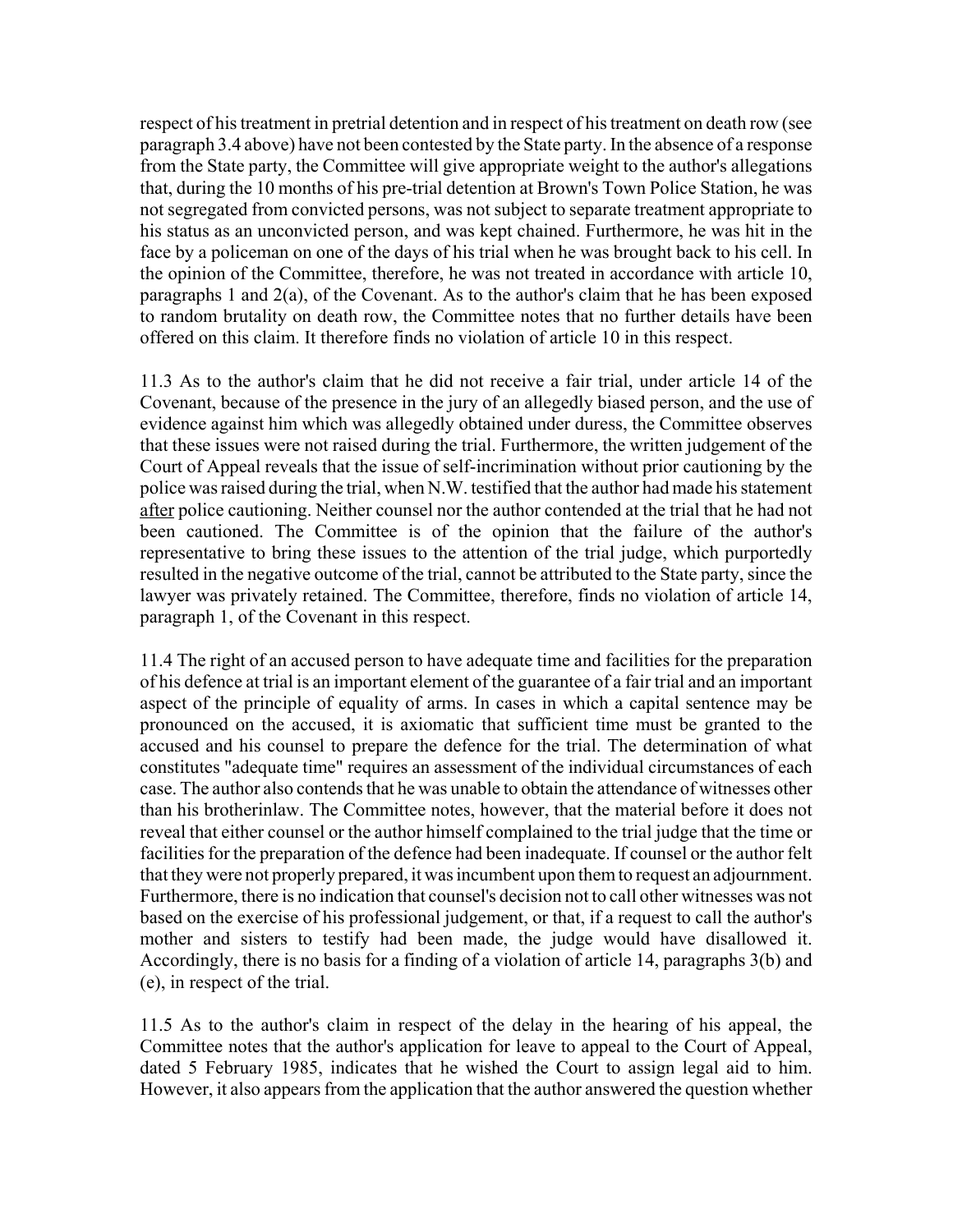he had any means to obtain a legal representative himself in the affirmative. On the basis of the information before it, the Committee is unable to ascertain whether or not the delay in the filing of the supplementary grounds of appeal was attributable to the author himself. In this context, the Committee notes that the author has not indicated when he informed the judicial authorities that he did not have the means to privately retain a lawyer, and when he learned that legal aid counsel had been assigned to him.

11.6 As to the author's claims under article 14, paragraphs 3(b), (d) and 5, concerning the conduct of his appeal, the Committee begins by noting that a lawyer was assigned to the author for purposes of his appeal, and that article 14, paragraph 3(d), does not entitle an accused to choose counsel provided to him free of charge. The Committee further notes that the author's claim that he did not have the opportunity to instruct counsel for the appeal prior to the hearing has not been contested by the State party. In communication No. 248/1987 (Glenford Campbell v. Jamaica),  $5$  the Committee held that the combined effect of the lawyer's failure to raise objections at the trial in respect of the confessional evidence allegedly obtained through maltreatment, the consequences this failure had on the conduct of the appeal and the lack of an opportunity to instruct counsel for the appeal or to defend himself in person,amounted to a denial of effective representation in the judicial proceedings and non-compliance with the requirements of article 14, paragraph 3(d), of the Covenant. The Committee notes, however, that in the present case the author would not have been allowed, unless special circumstances could be shown, to raise issues on appeal that had not previously been raised by counsel in the course of the trial. In the circumstances, and taking into account that the author's appeal was in fact heard by the Court of Appeal, the Committee finds no violation of article 14, paragraphs 3(b), (d) and 5, of the Covenant.

11.7 As to the claim under article 14, paragraph 3(g), juncto article 7, the Committee recalls that the wording of article 14, paragraph  $3(g)$ , i.e., that no one shall "be compelled to testify against himself or to confess guilt", must be understood in terms of the absence of any direct or indirect physical or psychological pressure from the investigating authorities on the accused with a view to obtaining a confession of guilt. A fortiori, it is unacceptable to treat an accused person in a manner contrary to article 7 of the Covenant in order to extract a confession. The Committee notes that, in the present case, the author claims that the investigating officer, N.W., threatened to shoot him and forced him to sign a prepared statement; this claim has not been contested by the State party. On the other hand, the Committee notes that N.W. testified during the trial that the author had made his statement after police cautioning. The Committee observes that, in order to reconcile these different versions, the written depositions made and used during the preliminary hearing were required. The Committee further observes that counsel has requested the State party, on several occasions, to make available to him the transcript of the author's preliminary hearing, including the depositions of witnesses, and that finally, after several reminders, he was informed by the judicial authorities that they were unable to locate them. These allegations have not been denied by the State party and therefore due weight must be given to the author's claims. In this respect, therefore, the Committee finds a violation of article 14, paragraph  $3(g)$ , juncto article 7, of the Covenant.

11.8 With regard to the claim that Mr. Berry's prolonged stay and the conditions of detention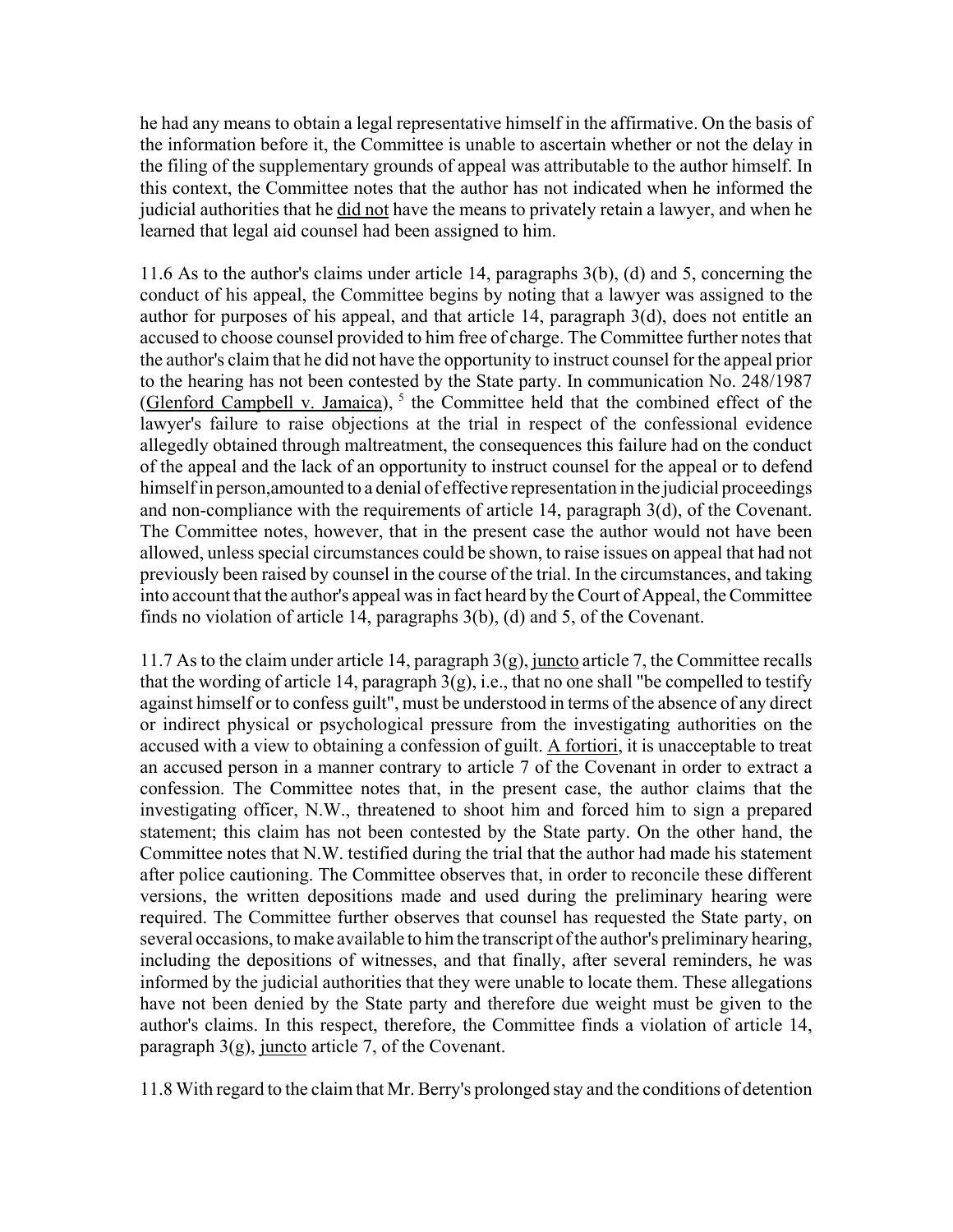on death row constitute cruel, inhuman or degrading treatment, the Committee notes that these issues have not been further substantiated. The Committee recalls its jurisprudence that authors must substantiate allegations of violations of their Covenant rights under the Optional Protocol; mere affirmations unbuttressed by substantiating evidence do not suffice. In this case, the author has failed to show that he is the victim of a violation by the State party of article 7 of the Covenant on account of his prolonged detention on death row.

12. The Committee is of the opinion that the imposition of a sentence of death upon the conclusion of judicial proceedings in which the provisions of the Covenant have not been respected constitutes, if no further appeal against the sentence is available, a violation of article 6 of the Covenant. In the instant case, while a constitutional motion to the Supreme (Constitutional) Court might in theory still be available, it would not be an available remedy within the meaning of article 5, paragraph 2(b), of the Optional Protocol, for the reasons set out in paragraph 9.2 above. As the Committee observed in its General Comment 6(16), the provision that a death sentence may be imposed only in accordance with the law and not contrary to the provisions of the Covenant implies that "the procedural guarantees therein prescribed must be observed, including the right to a fair hearing by an independent tribunal, the presumption of innocence, the minimum guarantees for the defence, and the right toreview by a higher tribunal". Accordingly, it may be concluded that the final sentence of death was passed without having met the requirements of article 14, and that as a result the right protected by article 6 of the Covenant has been violated.

13. The Human Rights Committee, acting under article 5, paragraph 4, of the Optional Protocol to the International Covenant on Civil and Political Rights, finds that the facts before it disclose violations of articles 6, 9, paragraphs 3 and 4, 10, paragraphs 1 and 2(a), and 14, paragraph 3(g) juncto article 7, of the Covenant.

14. The Committee is of the view that Mr. Albert Berry is entitled to an appropriate remedy entailing his release. It requests the State party to provide information, within 90 days, on any relevant measures taken by the State party in compliance with the Committee's Views.

[Adopted in English, French and Spanish, the English text being the original version. Subsequently to be issued also in Arabic, Chinese and Russian as part of the Committee's annual report to the General Assembly.]

# Footnotes

\*/ Made public by decision of the Human Rights Committee.

1/ On 25 September 1992, "The Offences against the Person (Amendment) Act 1992" was passed in the Senate. The Act provides for the classification of the cases of persons under sentence of death for murder into "capital" or "non-capital" murder. Classification as "capital" makes the death penalty mandatory; classification as "non-capital" will commute the death sentence to life imprisonment. In the latter case the court may decide to grant parole after a period not less than seven years. In December 1992, the classification (by a